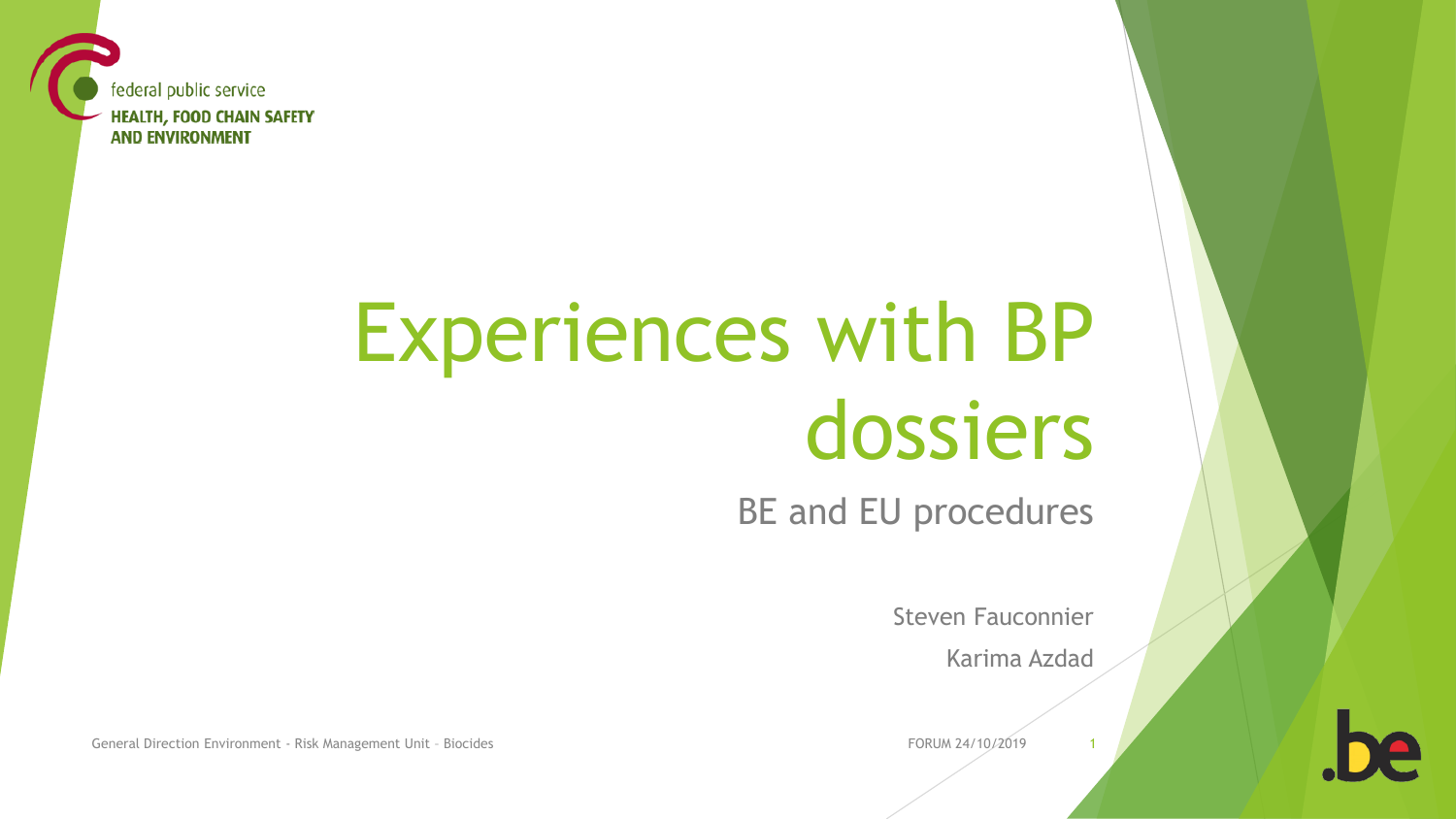## Content

#### **BE procedure**

- **Legal basis**
- **Registration procedure**
- **Limited vs. Full evaluation**
- **First experiences**
- EU procedure
	- General introduction
	- **Main product authorisation procedures**

2

 $\blacktriangleright$  First experiences

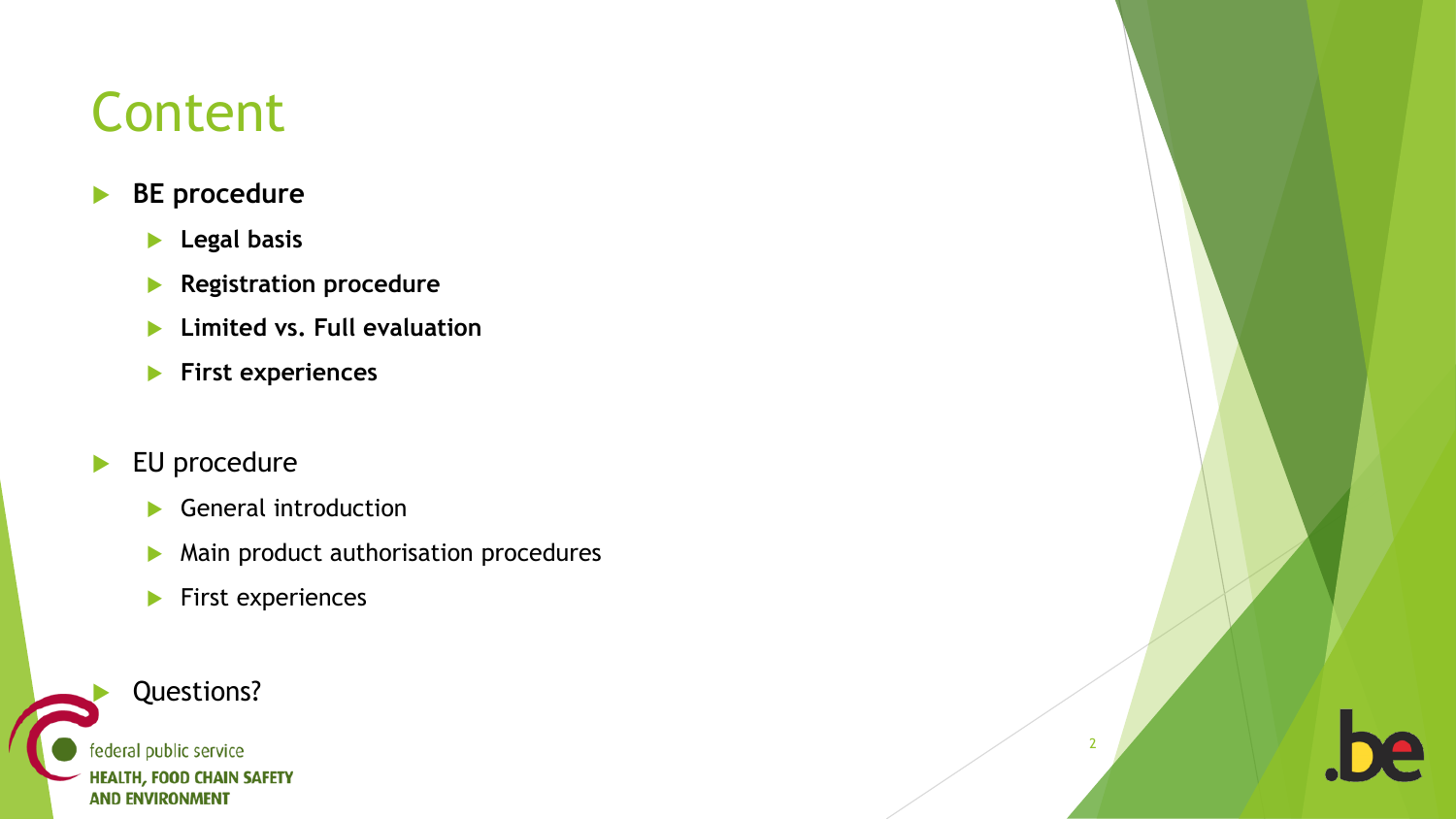### Legal basis

Main RD:

4 APRIL 2019. - Koninklijk besluit betreffende het op de markt aanbieden en het gebruiken van biociden

[http://www.ejustice.just.fgov.be/cgi\\_loi/change\\_lg.pl?language=nl&la=N&table\\_](http://www.ejustice.just.fgov.be/cgi_loi/change_lg.pl?language=nl&la=N&table_name=wet&cn=2019040431) name=wet&cn=2019040431

4 AVRIL 2019. - Arrêté royal relatif à la mise à disposition sur le marché et à l'utilisation des produits biocides

[http://www.ejustice.just.fgov.be/cgi\\_loi/change\\_lg.pl?language=fr&la=F&cn=20](http://www.ejustice.just.fgov.be/cgi_loi/change_lg.pl?language=fr&la=F&cn=2019040431&table_name=loi) 19040431&table\_name=loi

3

*PS: The previous RD (May 8th 2014) was cancelled at the same time (= In force May 3rd 2019)*

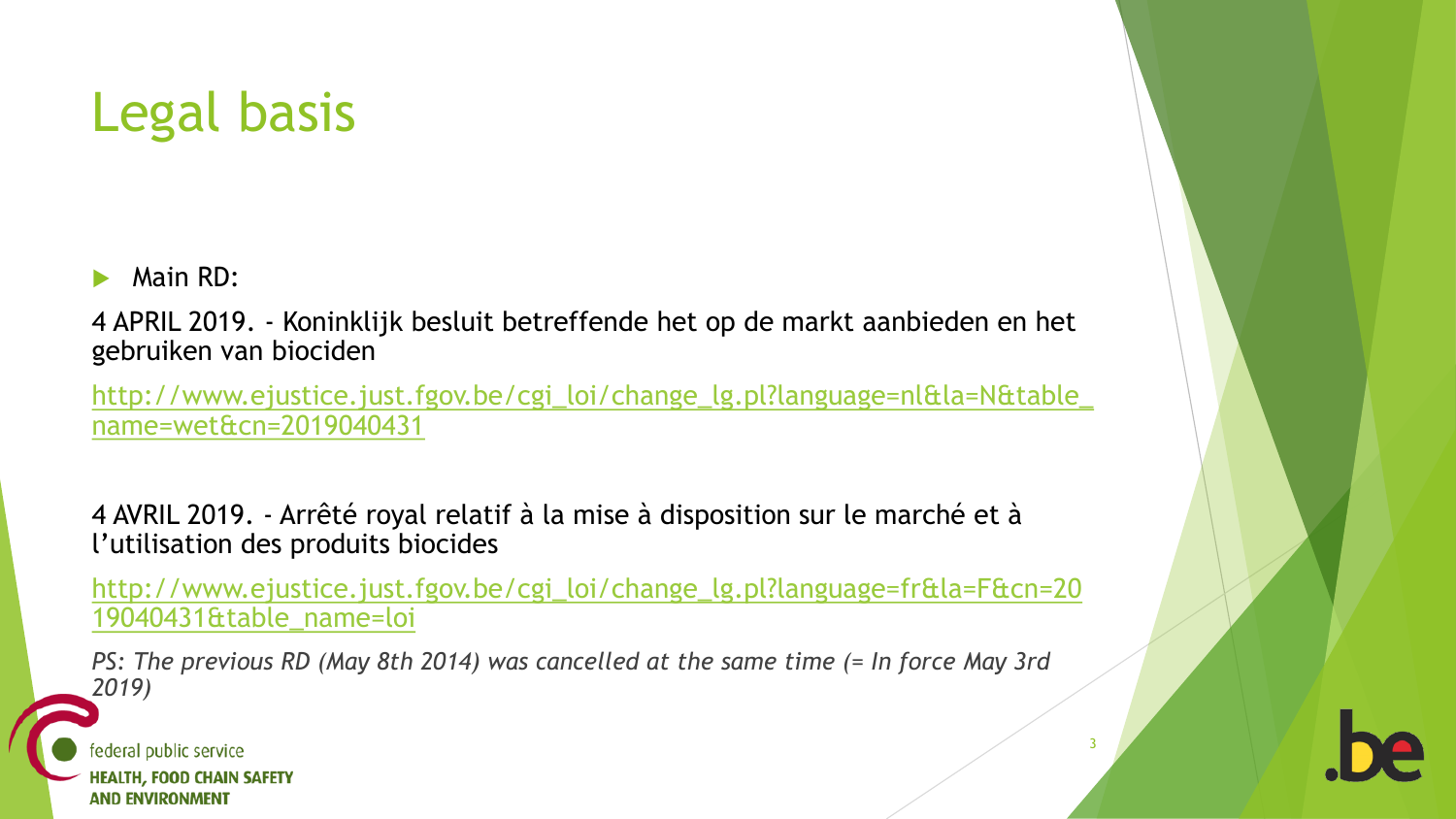### Legal basis

Related RD - modified:

27 FEBRUARI 2019. - Koninklijk besluit tot wijziging van het koninklijk besluit van 13 november 2011 tot vaststelling van de retributies en bijdragen verschuldigd aan het Begrotingsfonds voor de grondstoffen en de producten

[http://www.ejustice.just.fgov.be/cgi\\_loi/change\\_lg.pl?language=nl&la=N&cn=201111](http://www.ejustice.just.fgov.be/cgi_loi/change_lg.pl?language=nl&la=N&cn=2011111309&table_name=wet) 1309&table\_name=wet

27 FEVRIER 2019. - Arrêté royal modifiant l'arrêté royal du 13 novembre 2011 fixant les rétributions et cotisations dues au Fonds budgétaire des matières premières et des produits

[http://www.ejustice.just.fgov.be/cgi\\_loi/change\\_lg.pl?language=fr&la=F&cn=2011111](http://www.ejustice.just.fgov.be/cgi_loi/change_lg.pl?language=fr&la=F&cn=2011111309&table_name=loi) 309&table\_name=loi

*PS: Mostly renaming « authorisation/notification » => « registration » and other related changes*

4

federal public service **HEALTH, FOOD CHAIN SAFETY AND ENVIRONMENT**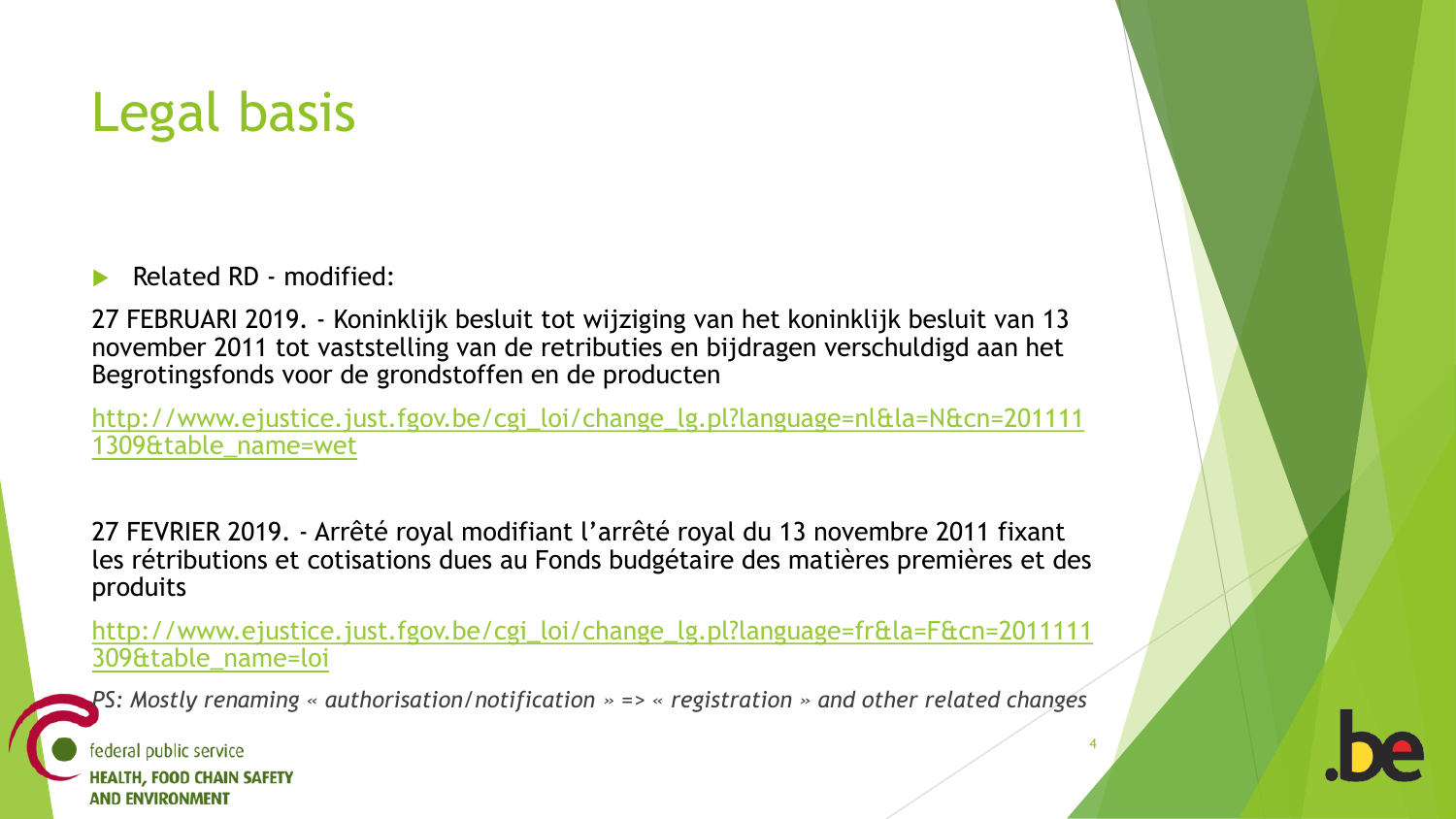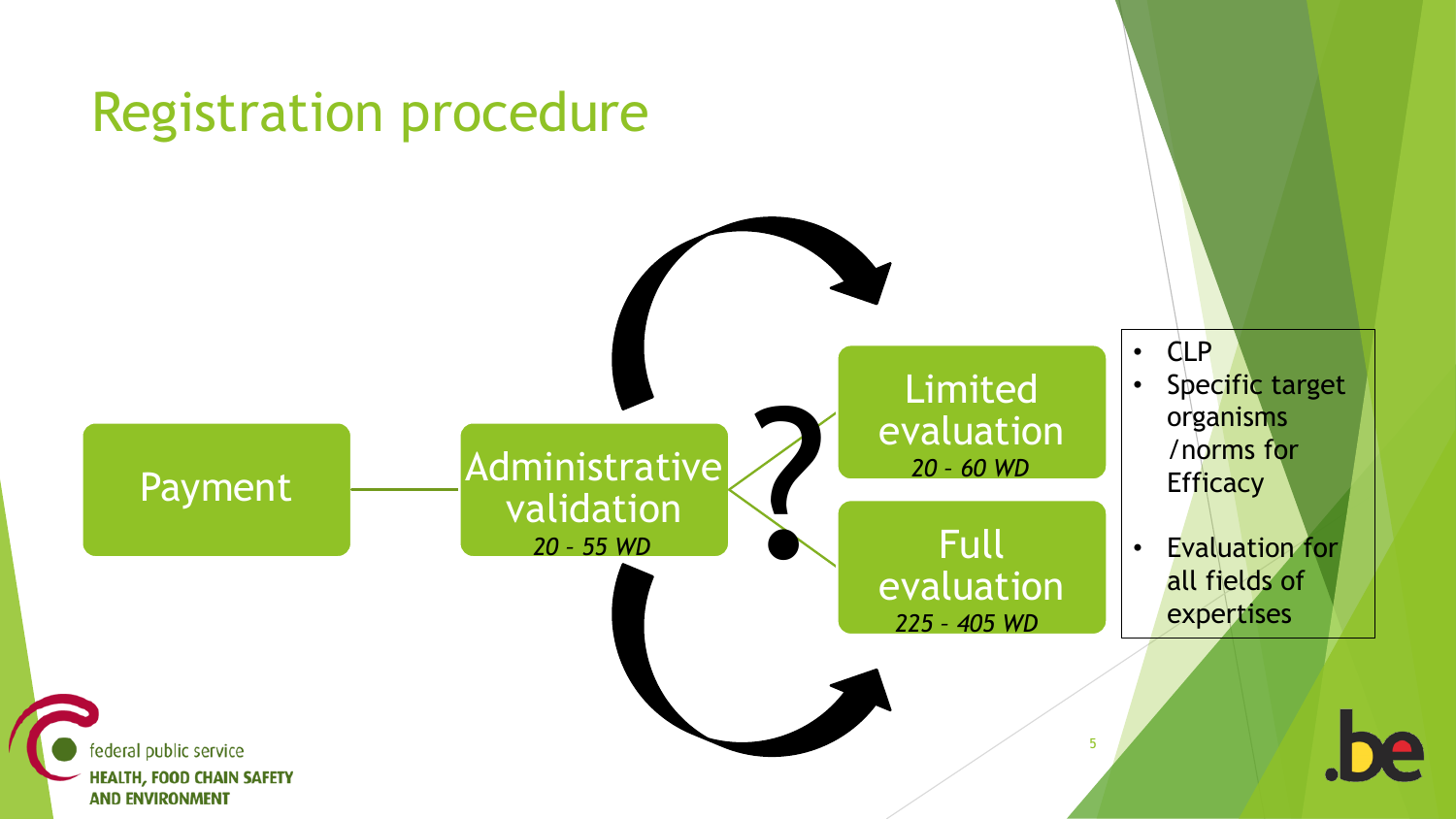## Limited vs. Full evaluation

- As per RD 04/04/2019, possible (and thus not limitative) indications can be:
	- *1° history of the biocide involved, for example a negative advise;*
	- *2° a substantiated complaint against the biocide concerned, against a very similar biocide or against a group of biocides to which the biocide in question belongs;*
	- *3° an incompatibility between the classification and labeling and the intended use;*
	- *4° scientific literature data, a report from the poison control center or a designation from another Member State that may indicate a potential danger to humans or the environment of the biocide concerned or of a substance that it contains;*
	- *5° scientific literature data, a report from the poison control center or a designation from another member state that demonstrate an objectified microbial resistance.*

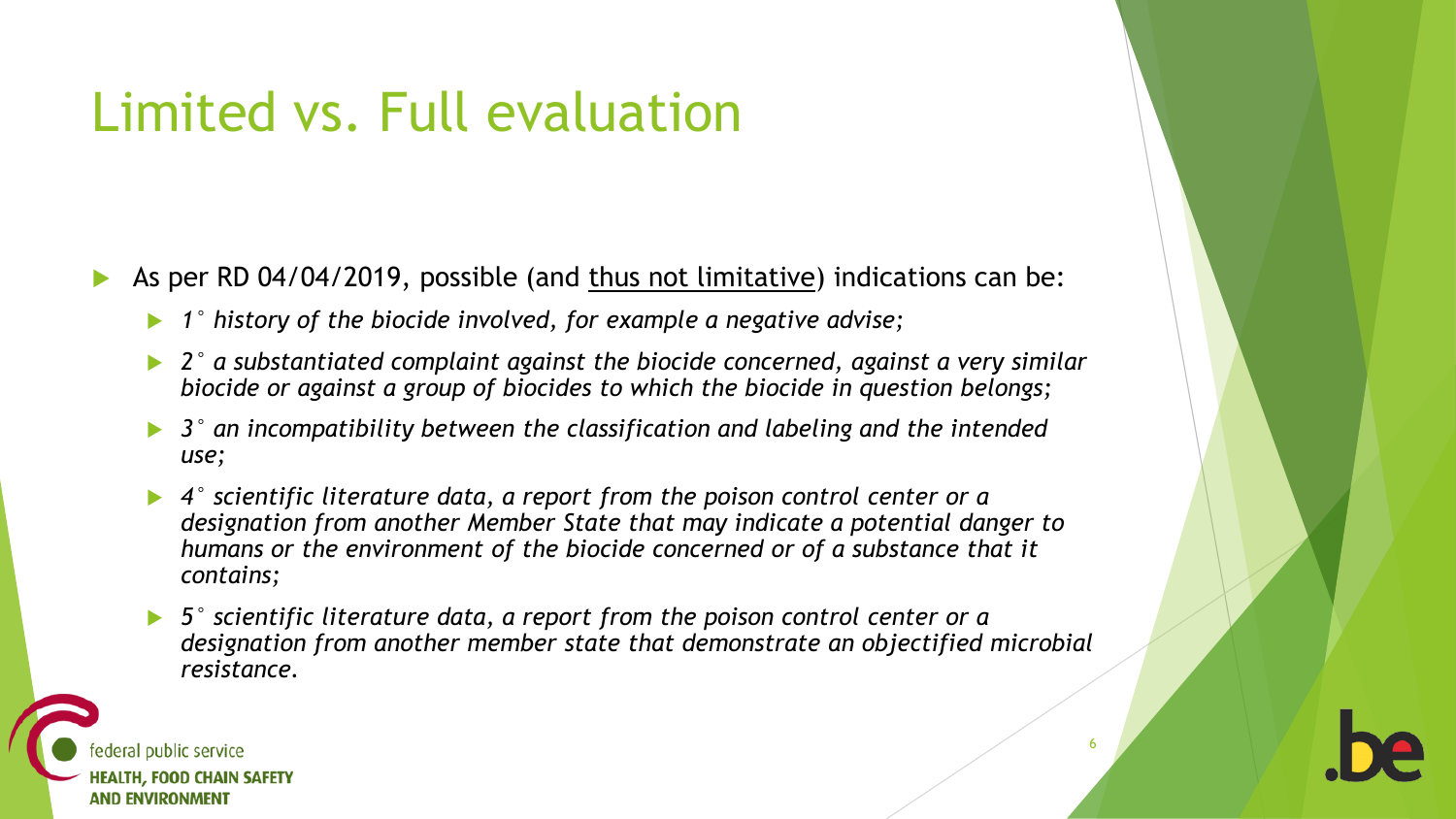

**HEALTH, FOOD CHAIN SAFETY AND ENVIRONMENT**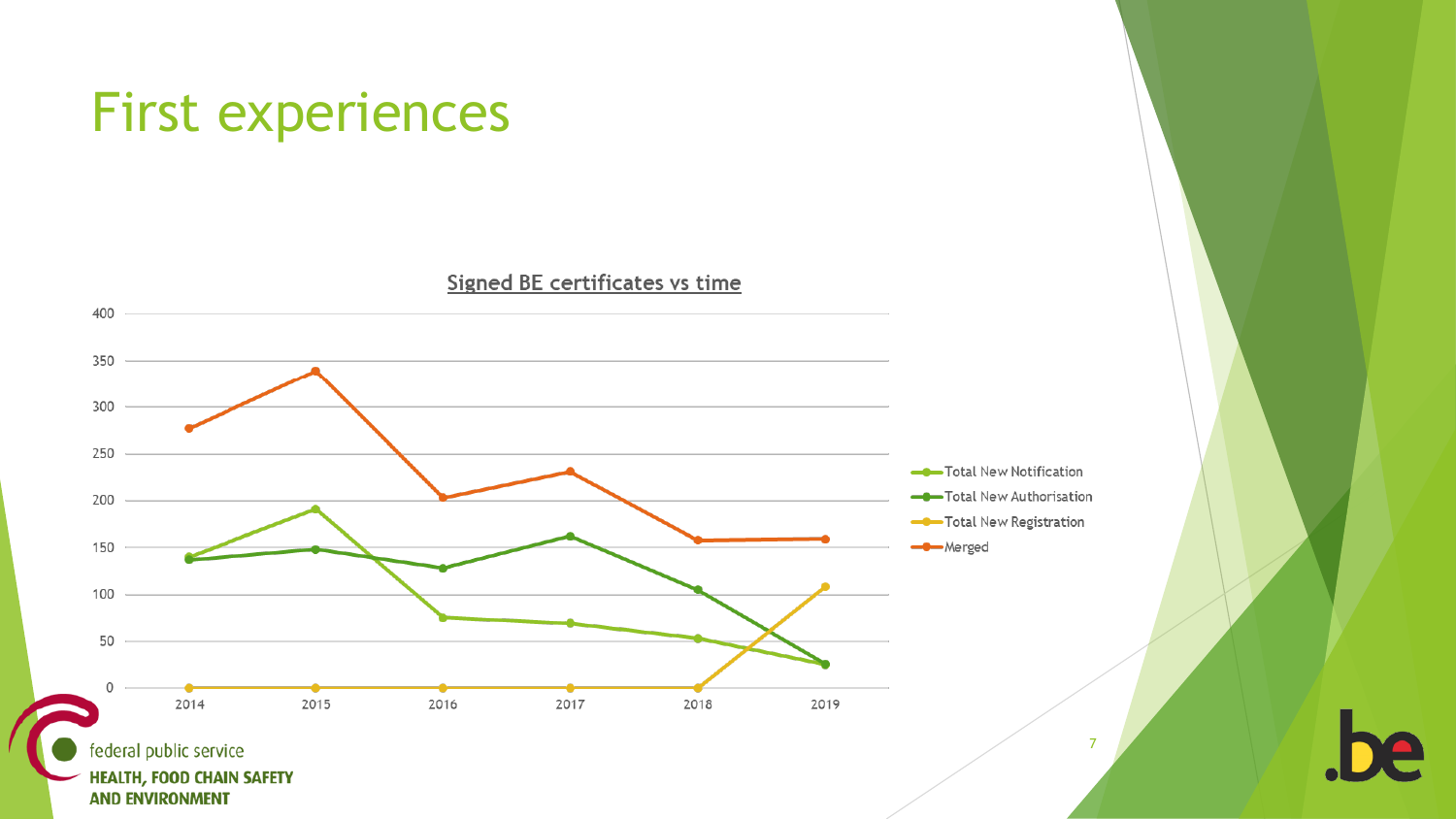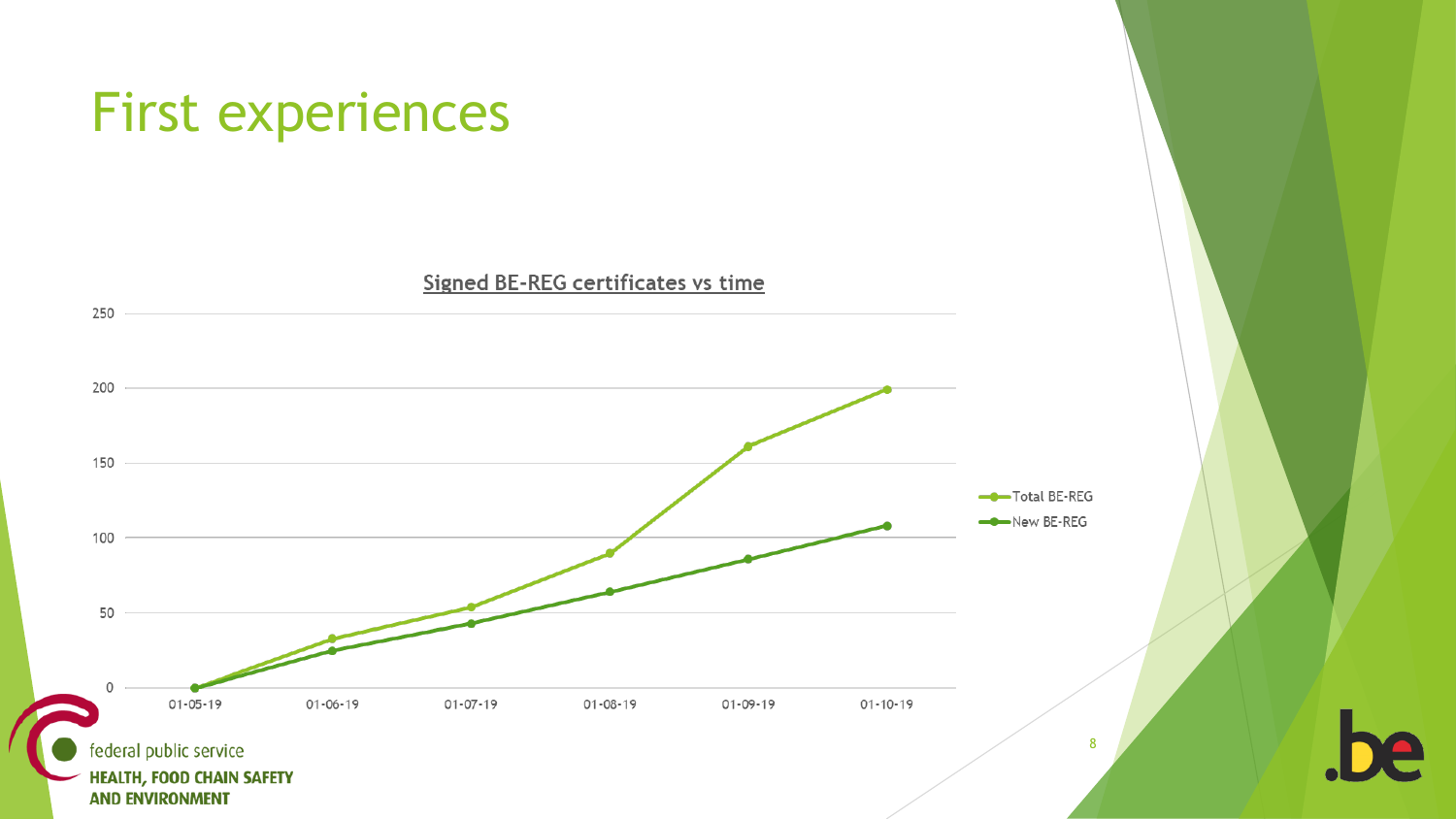

federal public service **HEALTH, FOOD CHAIN SAFETY** 

**AND ENVIRONMENT**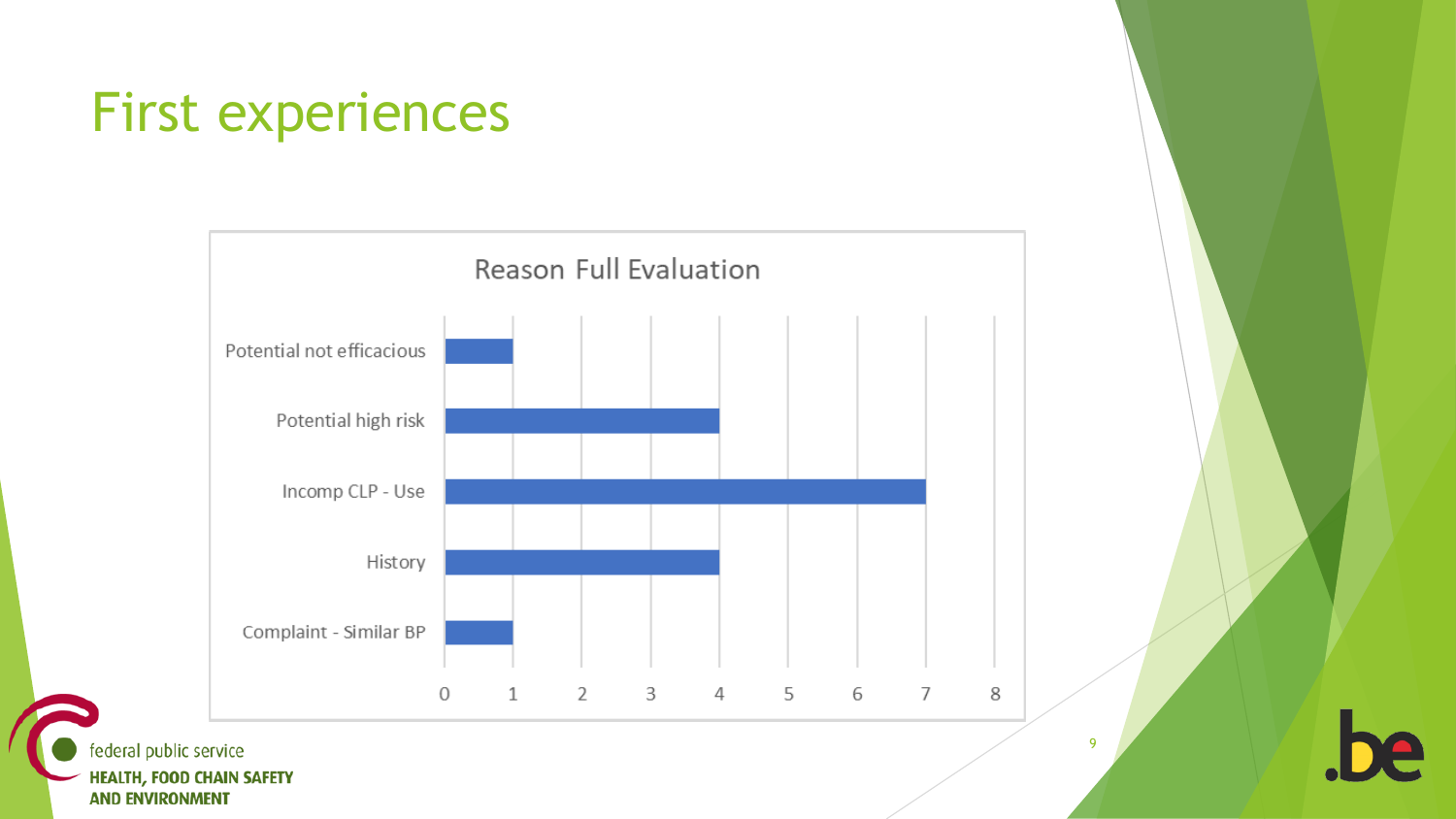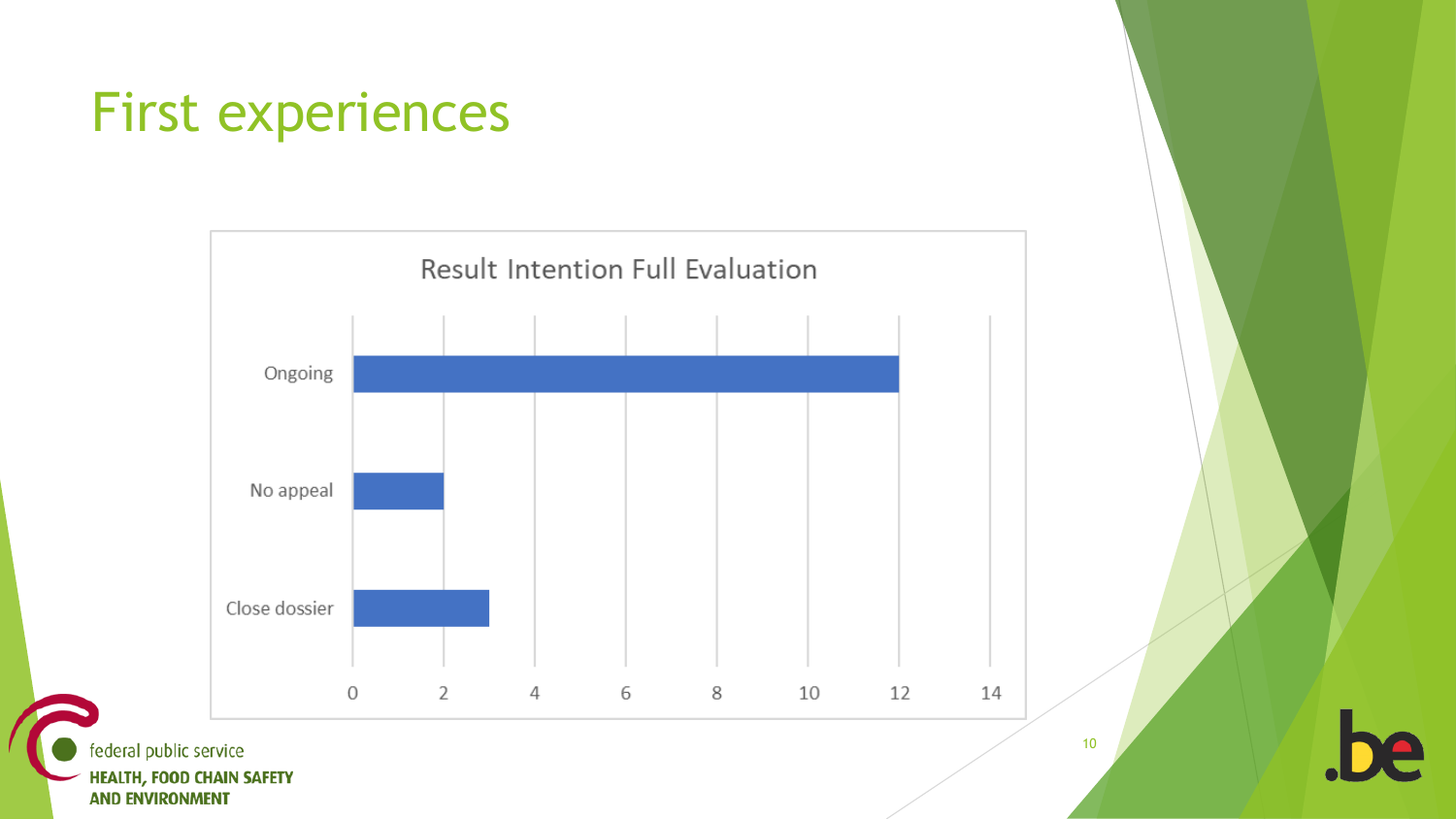## Content

#### **BE** procedure

- **Legal basis**
- **Registration procedure**
- **Limited vs. Full evaluation**
- $\blacktriangleright$  First experiences

#### **EU procedure**

- **General introduction**
- **Main product authorisation procedures**
- **First experiences**

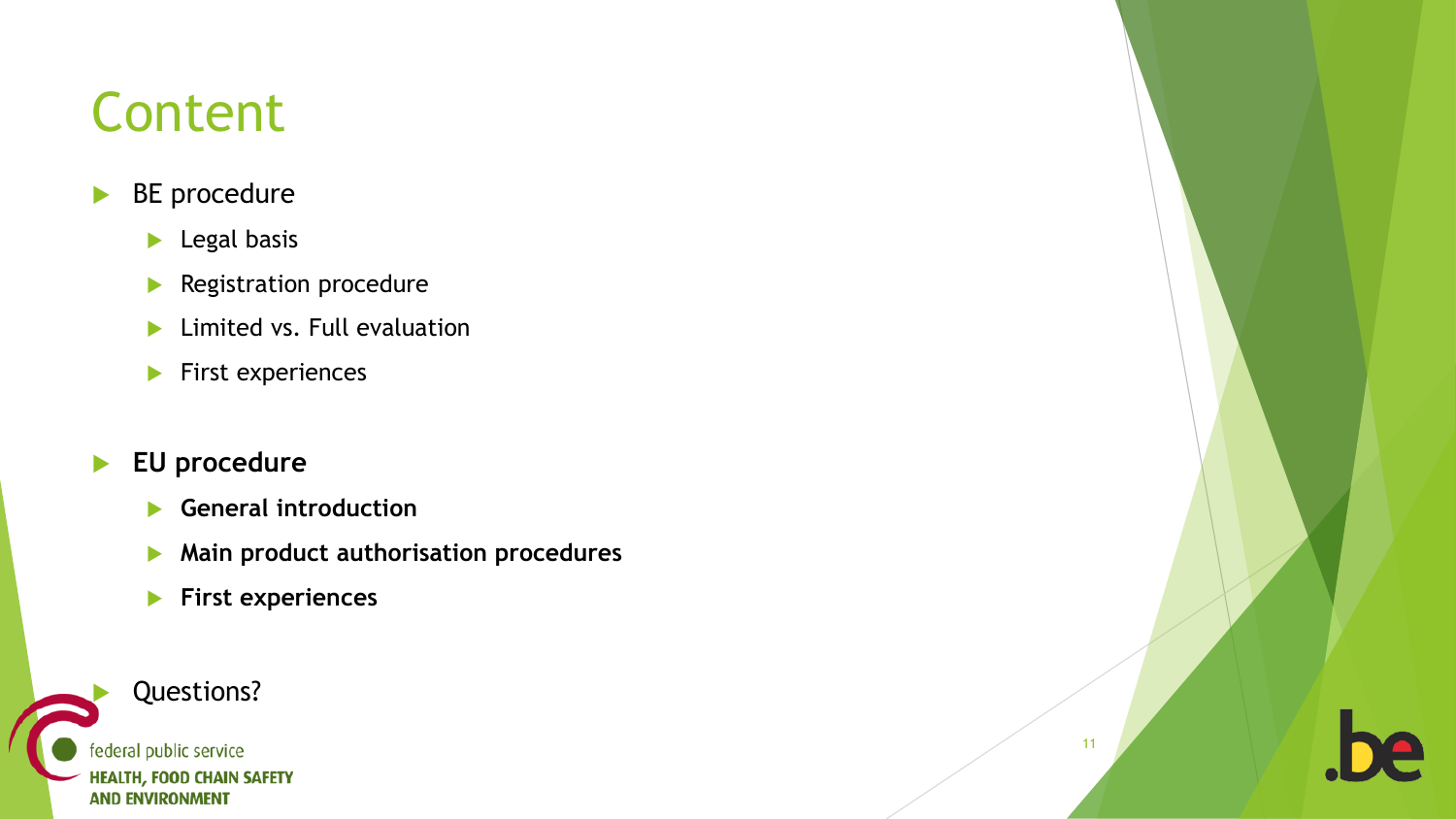### General introduction

- ▶ BPR 528/2012 entered into force on September 1st, 2013
- BPR and EU related regulations
- EU guidances
	- Autorisation granted by the rMS or the EC
	- For single biocidal products or product families
	- Strict deadlines

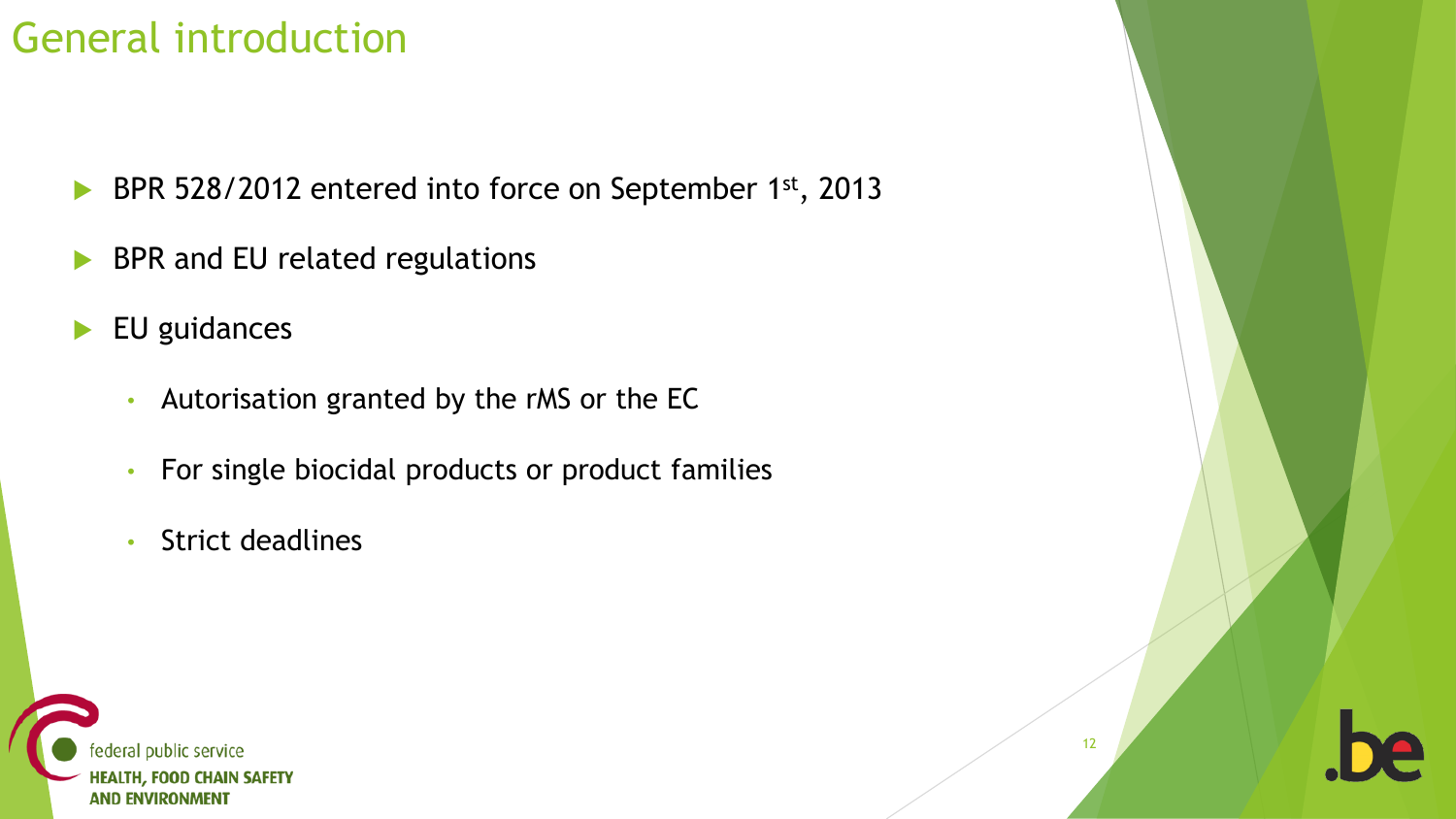### General introduction

EU biocidal product authorisations:

- NA-APP
- UA-APP
- SA-APP
- NA-MAC, NA-MIC,…
- NA-MRP/MRS
- EU procedures:
	- Referrals (Art.35)



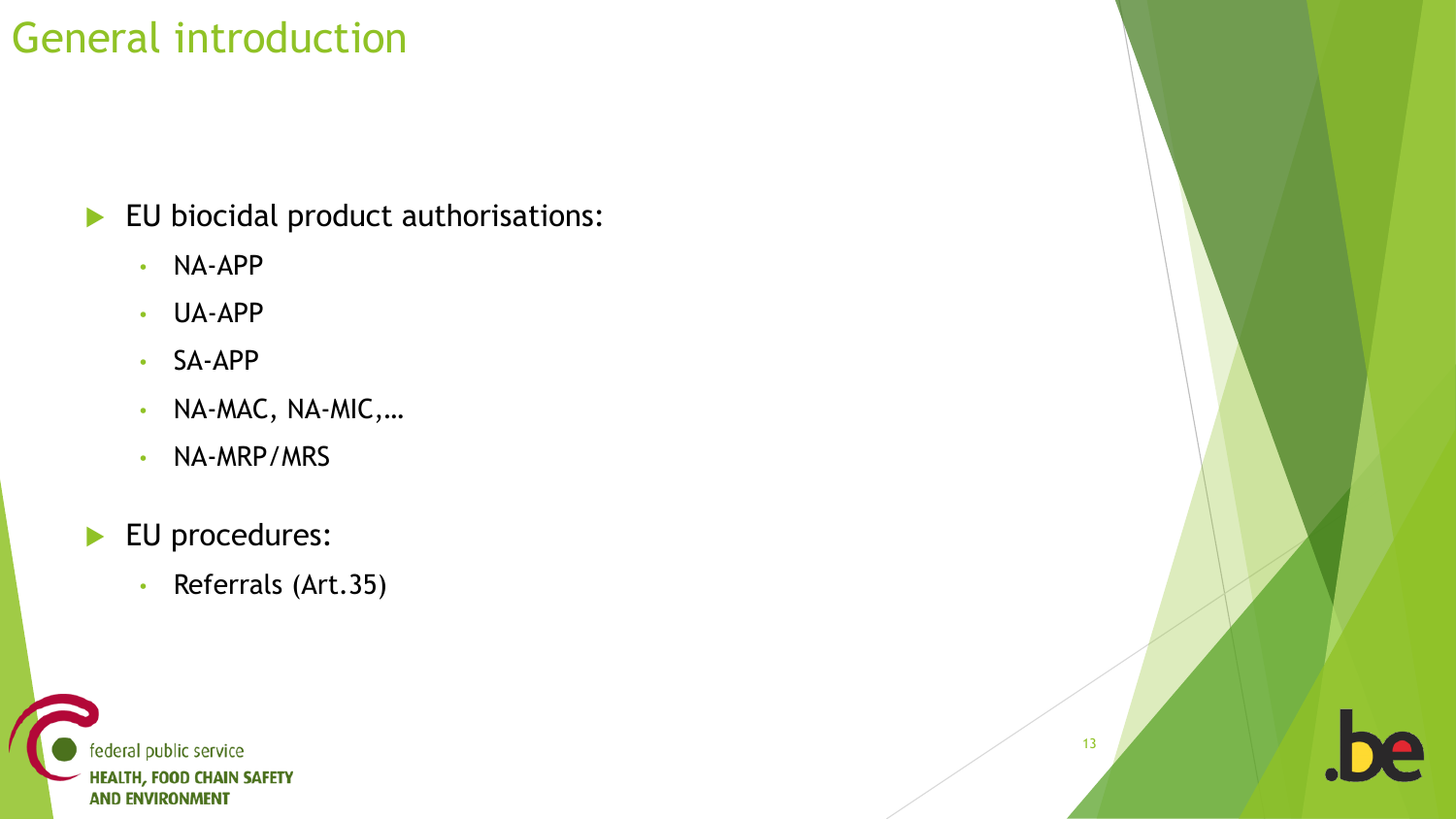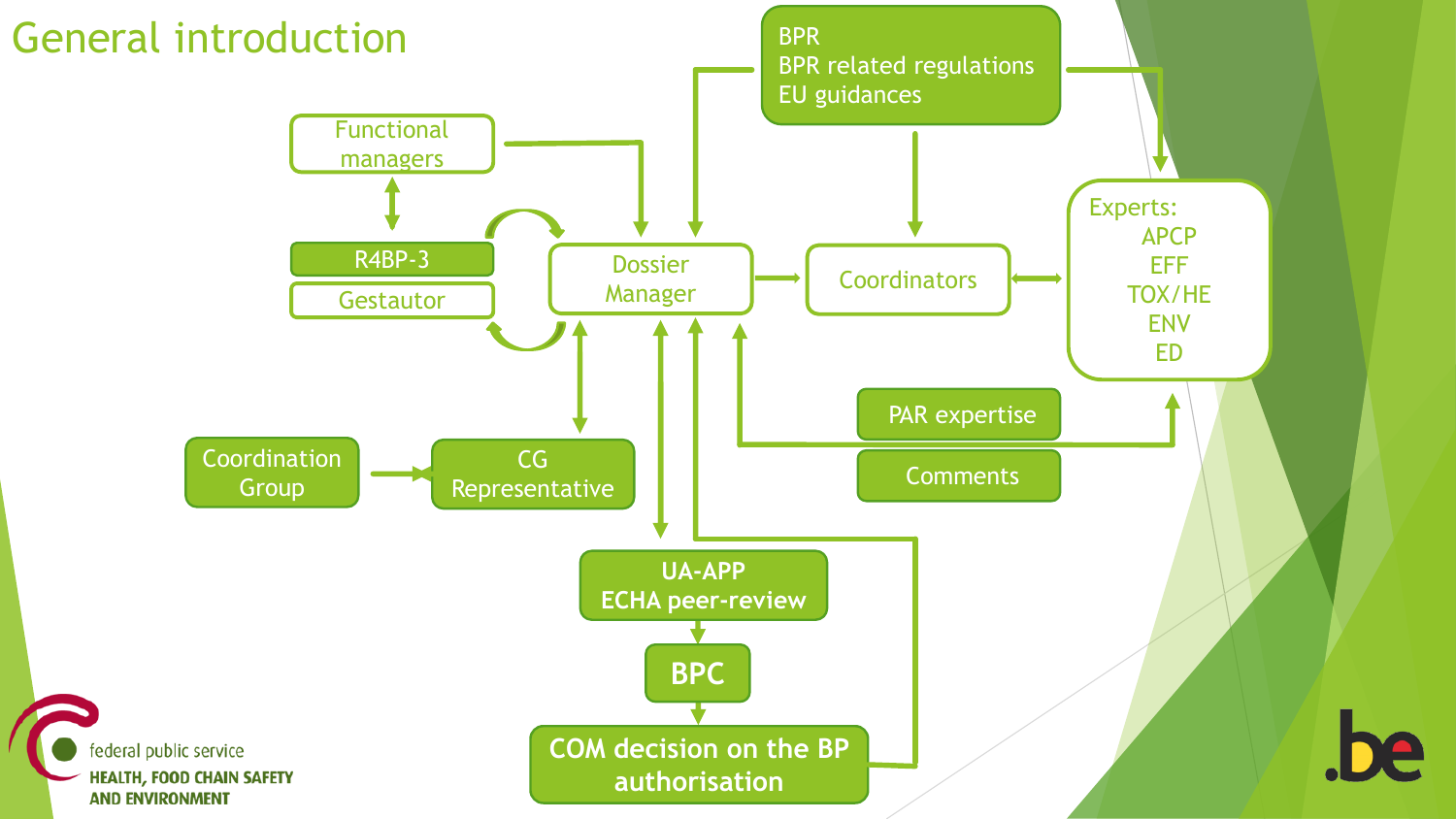### General introduction

- Request from future applicant if BE does agree to act as rMS/eCA
- Assignment of:
	- Dossier manager (contact point, follow-up R4BP-3, PAR & SPC, Gestautor,..)
	- Experts: APCP, EFF, TOX/HE, ENV, ED
- Pre-submission meeting (1500  $\epsilon$ , deductible)
- Identification of the product during transitional period (Art.89)



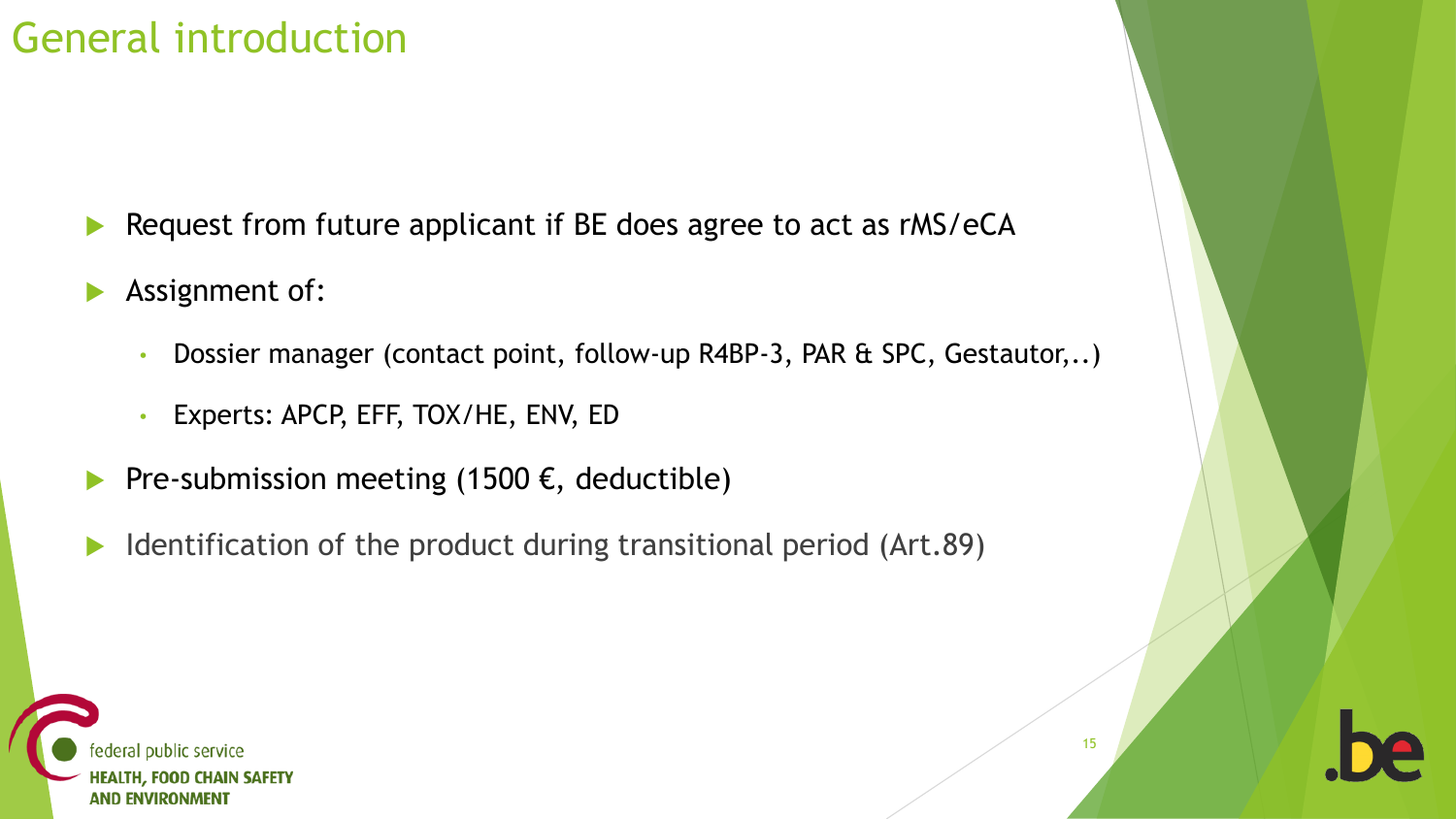### EU product applications

- NA-APP
- UA-APP
- SA-APP & SN-NOT
- NA-MAC & NA-MIC
- NA-MRP & NA-MRS



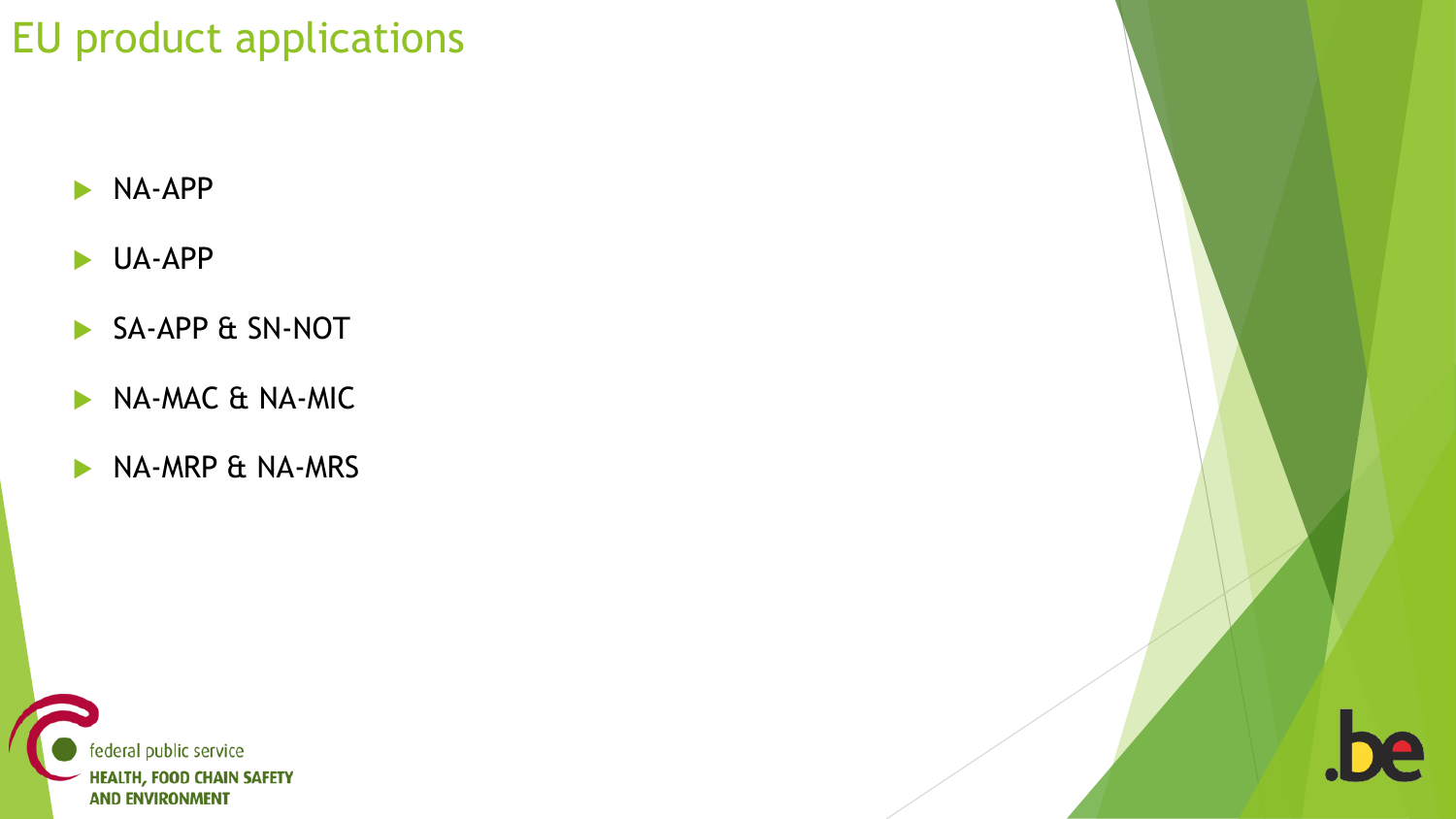| <b>Submission year</b> | # dossiers | <b>Status</b>                 | <b>Remarks</b>                                             |
|------------------------|------------|-------------------------------|------------------------------------------------------------|
| 2014                   | 5          | 5 closed                      |                                                            |
| 2015                   | 5          | 5 closed<br>4 in finalisation | Delay due to lack of guidance PT19,<br>waiting EU decision |
| 2016                   | 9          | 8 closed<br>1 in progress     |                                                            |
| 2017                   | 6          | 5 closed<br>1 in progress     |                                                            |
| 2018                   | 6          | 6 in progress                 |                                                            |
| 2019                   | 3          | 3 in progress                 |                                                            |

.be

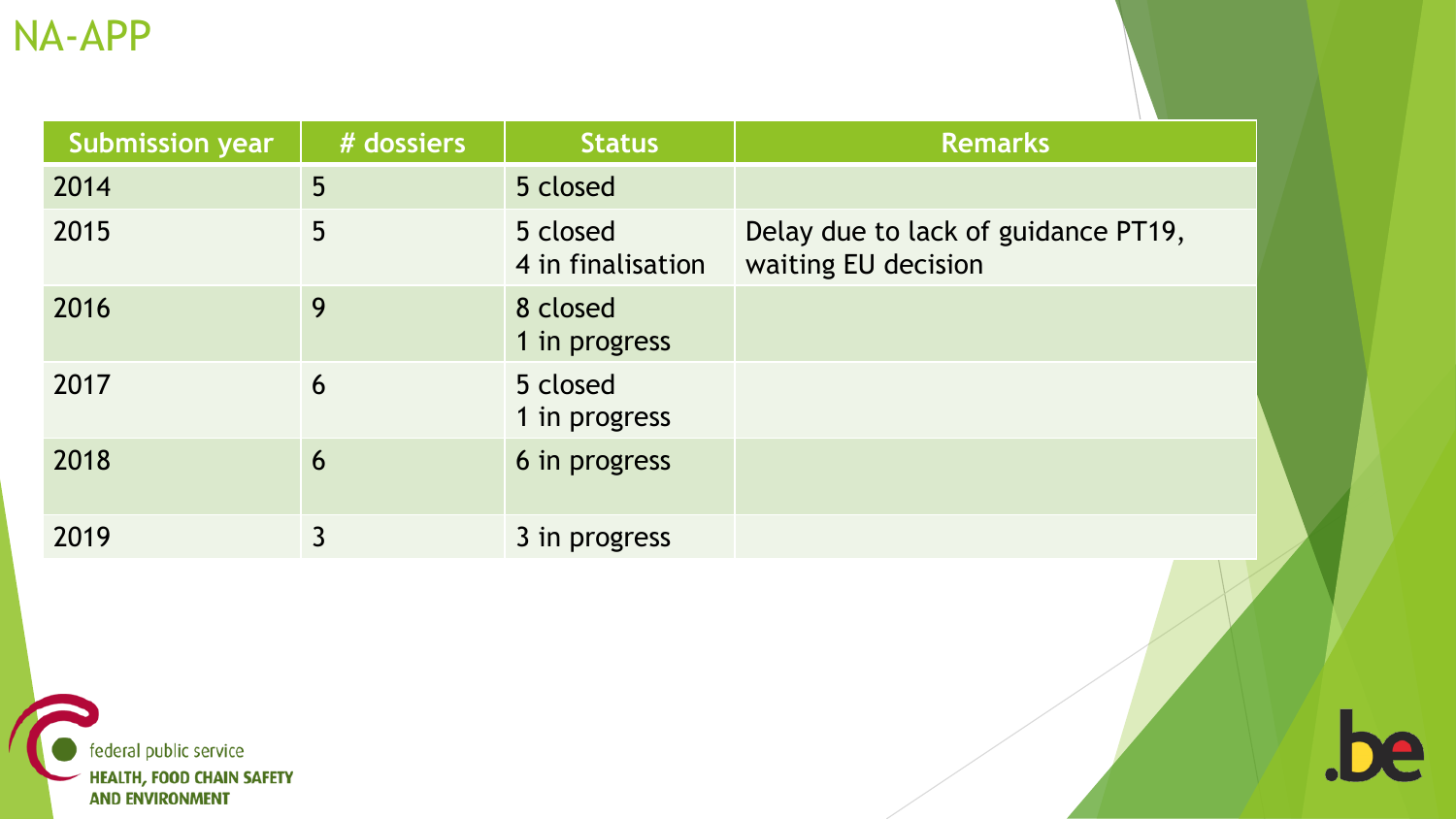NA-APP



**AND ENVIRONMENT**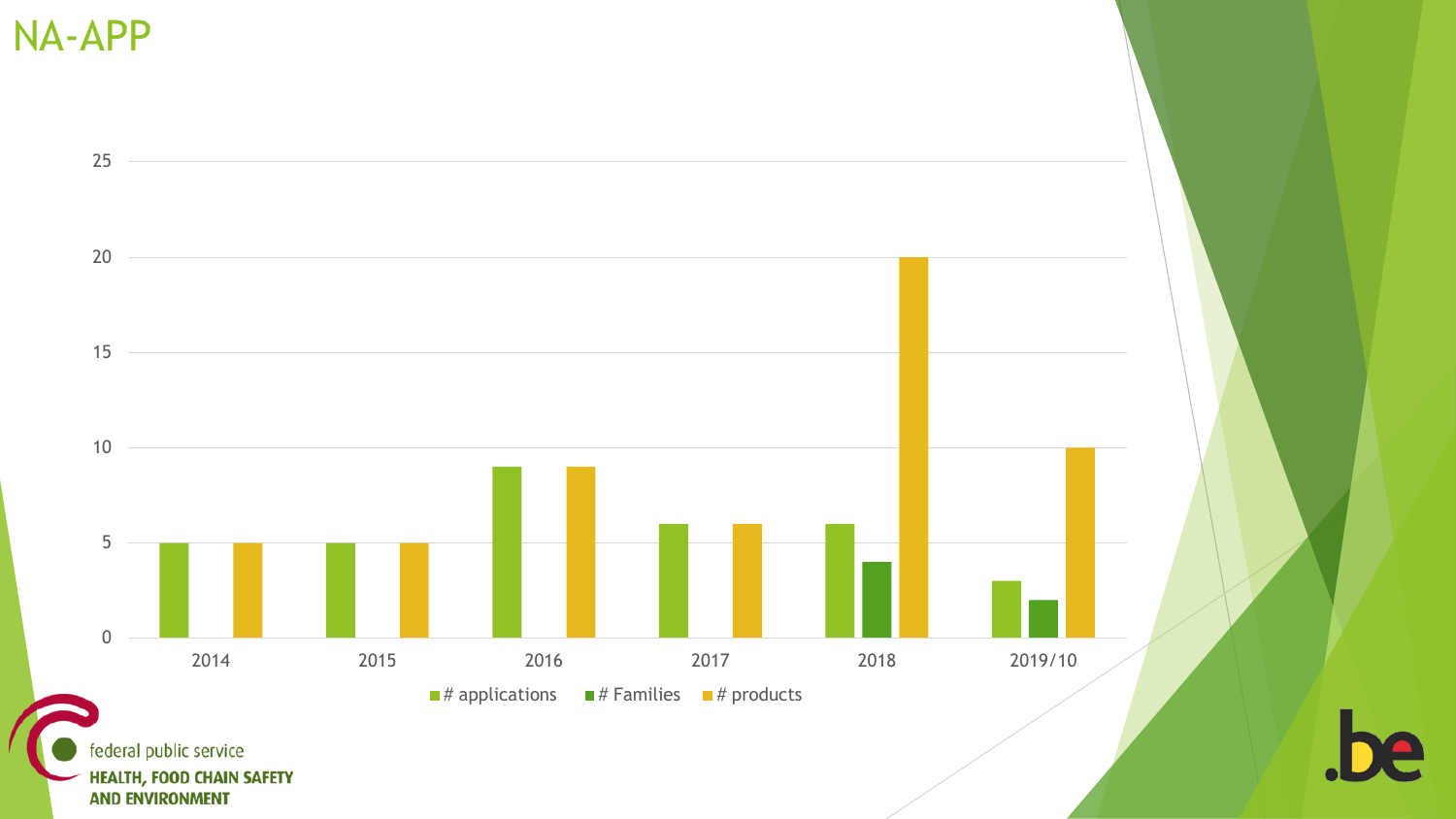| <b>Submission year</b> | # dossiers | <b>Status</b>      |
|------------------------|------------|--------------------|
| 2015                   |            | <b>BPC</b> opinion |
| 2016                   |            | In progress        |
| 2017                   |            | In progress        |
| 2018                   | 4          | In progress        |
| 2019                   |            | In progress        |



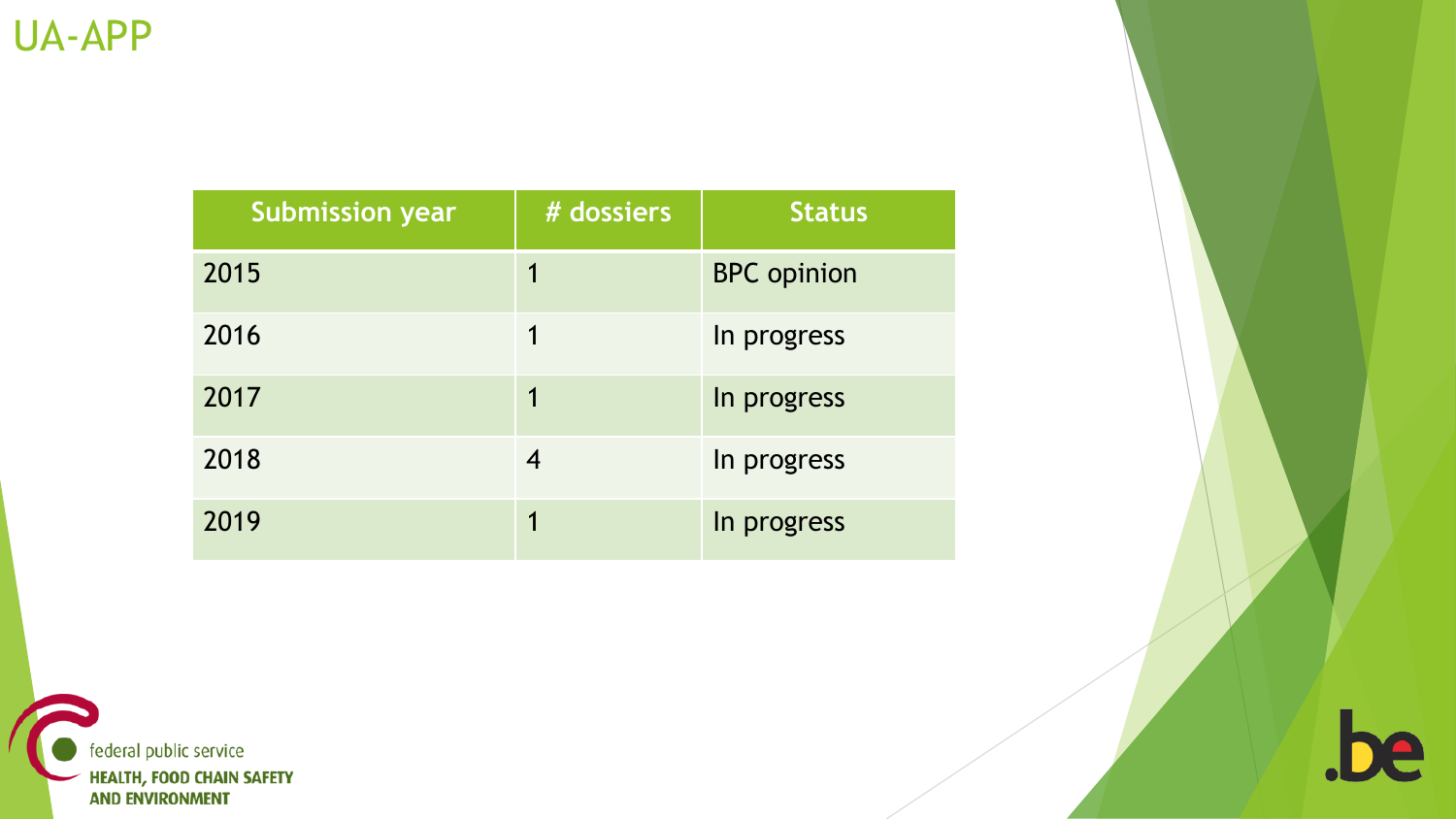UA-APP

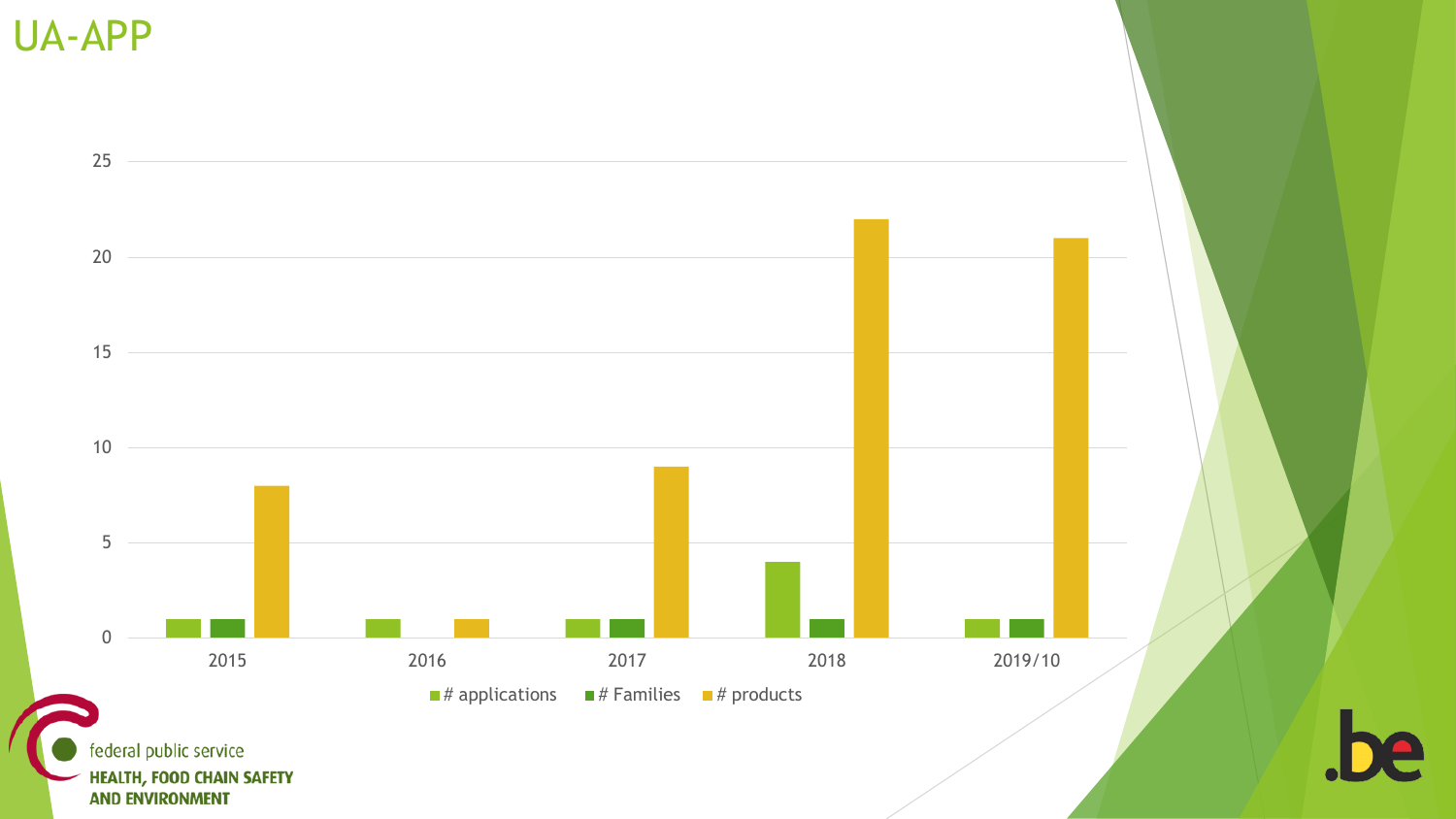#### SA-APP & SN-NOT

|      | <b>SA-APP</b> | <b>SN-NOT</b> |
|------|---------------|---------------|
| 2015 | 0             |               |
| 2016 | 0             |               |
| 2017 | 0             | 6             |
| 2018 | 0             | 11            |
| 2019 |               |               |



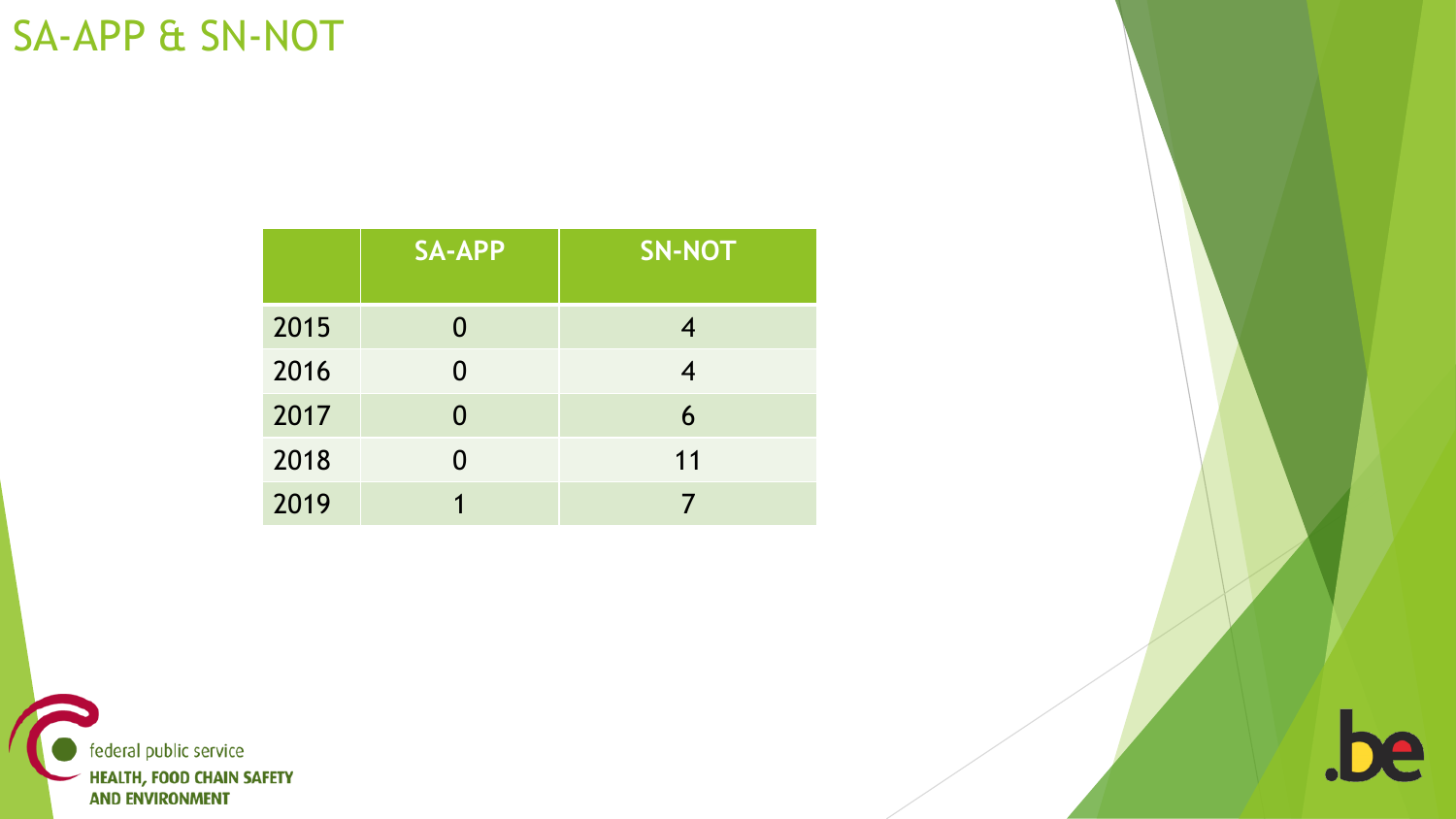#### NA-MAC

| <b>Submission year</b> | # dossiers | <b>Remarks</b> |
|------------------------|------------|----------------|
| 2015                   | 5          | 4 eCA          |
| 2016                   | 10         | 0eCA           |
| 2017                   | 10         | 1 eCA          |
| 2018                   |            | 0eCA           |
| 2019/10                |            | 2 eCA          |

#### NA-MIC

| <b>Submission year</b> | # dossiers     | <b>Remarks</b> |
|------------------------|----------------|----------------|
| 2014                   | $\overline{2}$ | 1 eCA          |
| 2015                   | 8              | 0 eCA          |
| 2016                   | 7              | 0eCA           |
| 2017                   | 8              | 4 eCA          |
| 2018                   | 6              | 2 eCA          |
| 2019                   | 12             | 0 eCA          |



federal public service

**HEALTH, FOOD CHAIN SAFETY<br>AND ENVIRONMENT** 

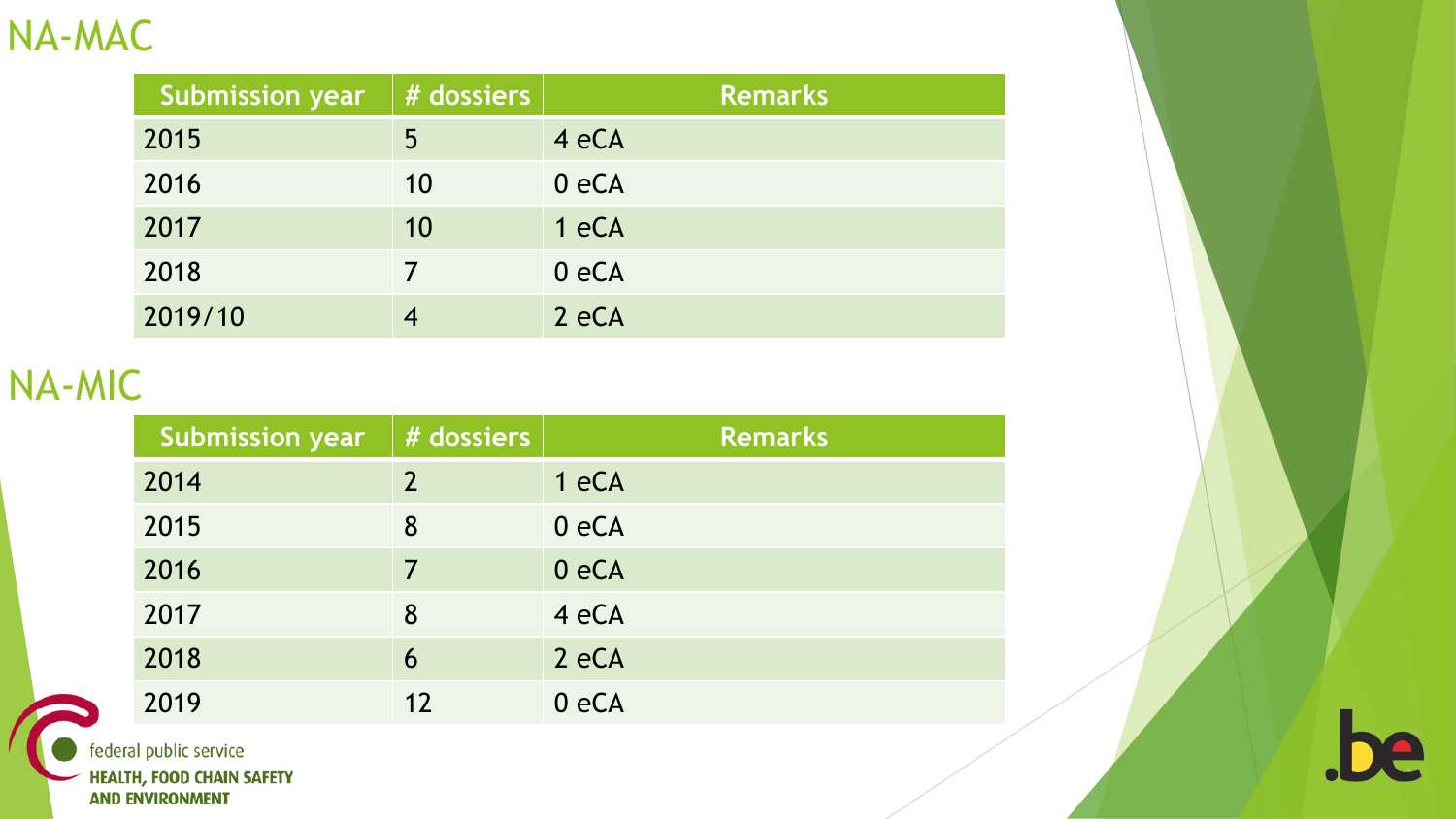| NA-MRP | <b>Submission year</b> | # dossiers | <b>Status</b> |
|--------|------------------------|------------|---------------|
|        | 01/09/2013             | 7          | 7 closed      |
|        | 2014                   | 9          | 8 closed      |
|        | 2015                   | 52         | 28 closed     |
|        | 2016                   | 47         | 24 closed     |
|        | 2017                   | 61         | 16 closed     |
|        | 2018                   | 44         | 8 closed      |
|        | 2019                   | 15         | 1 closed      |

| <b>NA-MRS</b> | <b>Submission year</b> | # dossiers | <b>Status</b> |
|---------------|------------------------|------------|---------------|
|               | 01/09/2013             | 3          | 3 closed      |
|               | 2014                   | 15         | 15 closed     |
|               | 2015                   | 8          | 8 closed      |
|               | 2016                   | 13         | 13 closed     |
|               | 2017                   | 14         | 14 closed     |
|               | 2018                   | 33         | 29 closed     |
| federal pub   | 2019                   | 18         | 3 closed      |
|               |                        |            |               |

**HEALTH, FOOD CHAIN SAFETY<br>AND ENVIRONMENT** 

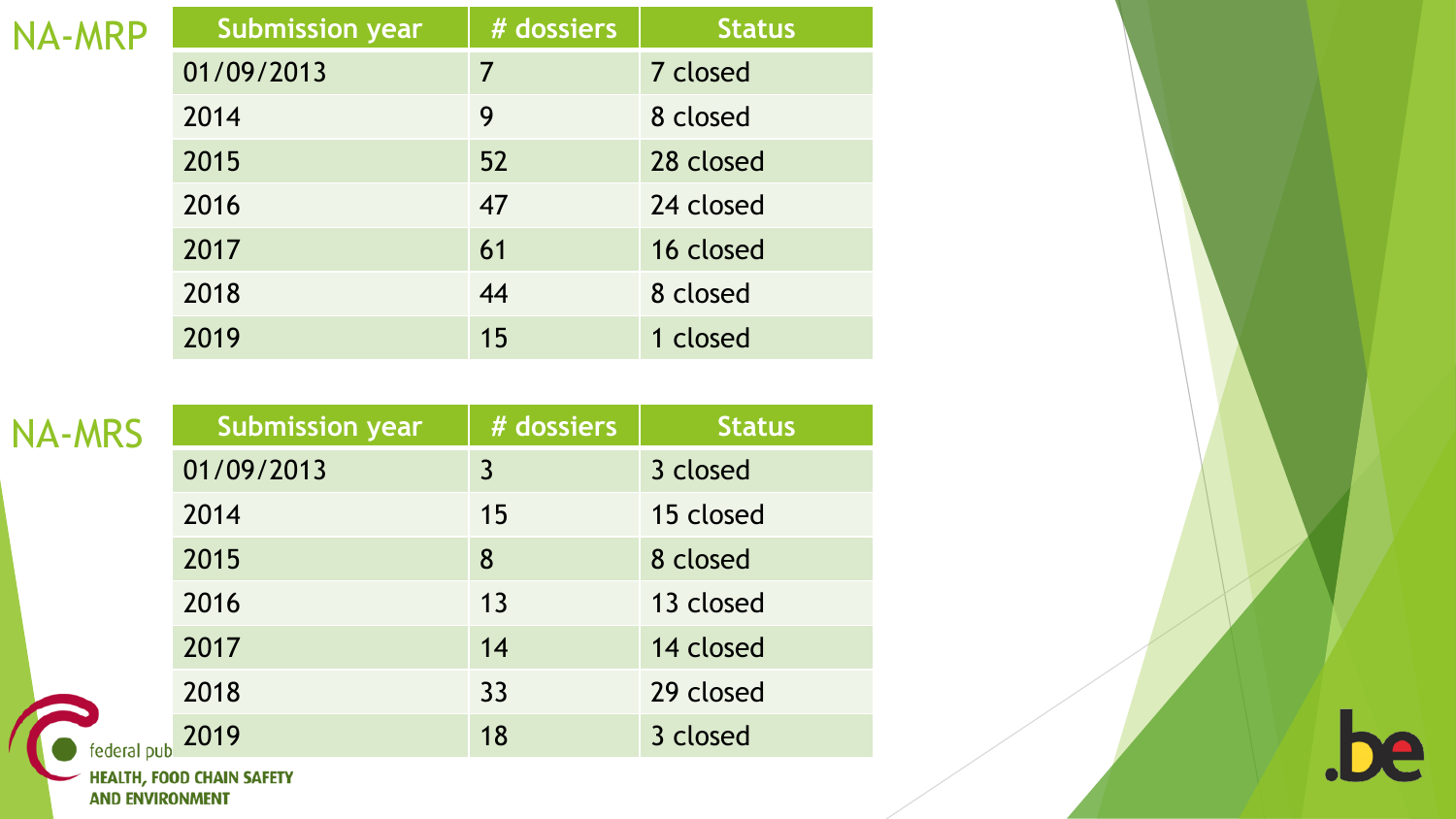NA-MRS



**HEALTH, FOOD CHAIN SAFETY AND ENVIRONMENT**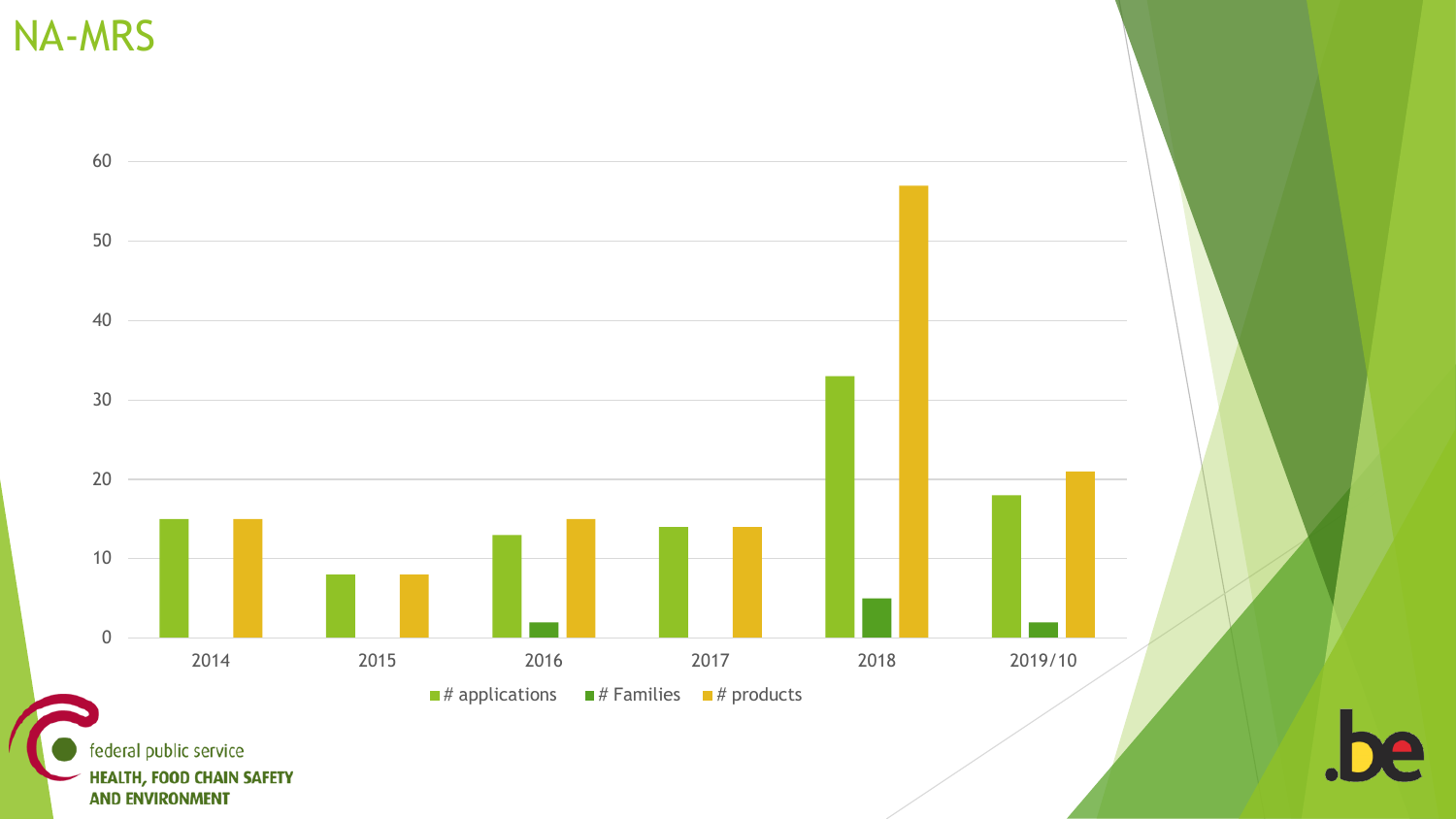NA-MRP

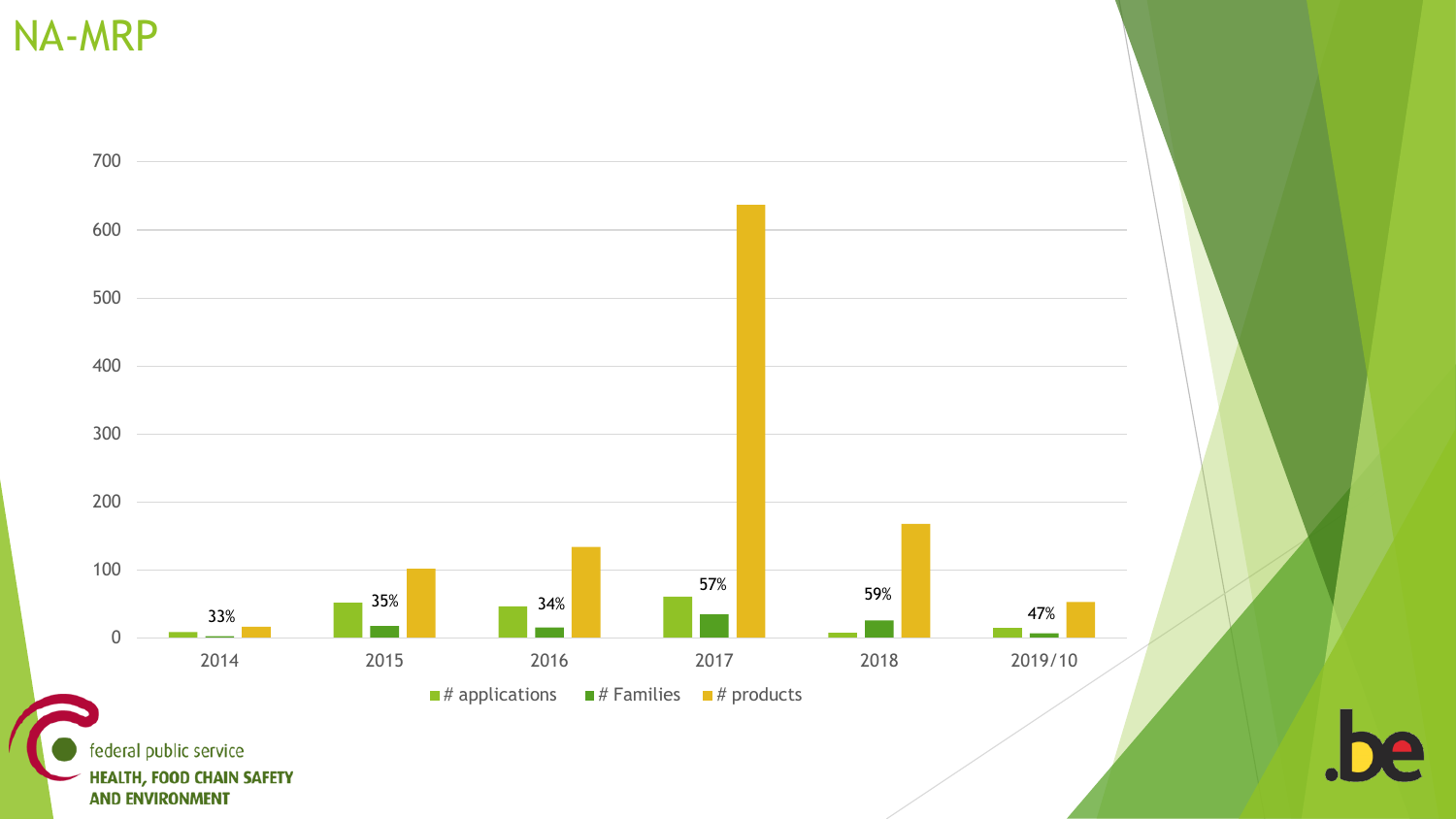#### Referrals

- Art. 35-38 of the BPR
	- MPR MRS (art. 35-38): Where any cMS considers that a biocidal product assessed by the rMS does not meet the conditions laid down in Art.19.
	- Simplified authorisation (art. 27): Where a cMS considers that a biocidal product authorised in accordance with Art. 26 has not been notified or labelled in accordance with paragraph 1 of this Article or does not meet the requirements of Art. 25.
- BPR compliance
	- GC-22-2017-23 "Submission of referrals to the CG under Article 27(2) of the BPR"
	- "Resolving disagreements on mutual recognition: working procedure for the Coordination Group (CG)" (Revision 13, version of 13 Mai 2019)
	- Template "Referral of a disagreement by the concerned Member State under Article 35 of Regulation (EU) No 528/2012"
	- Manual "How to run BPR processes with R4BP3 in MS CA"

**EALTH, FOOD CHAIN SAFETY** AND ENVIRONMENT

ral public service

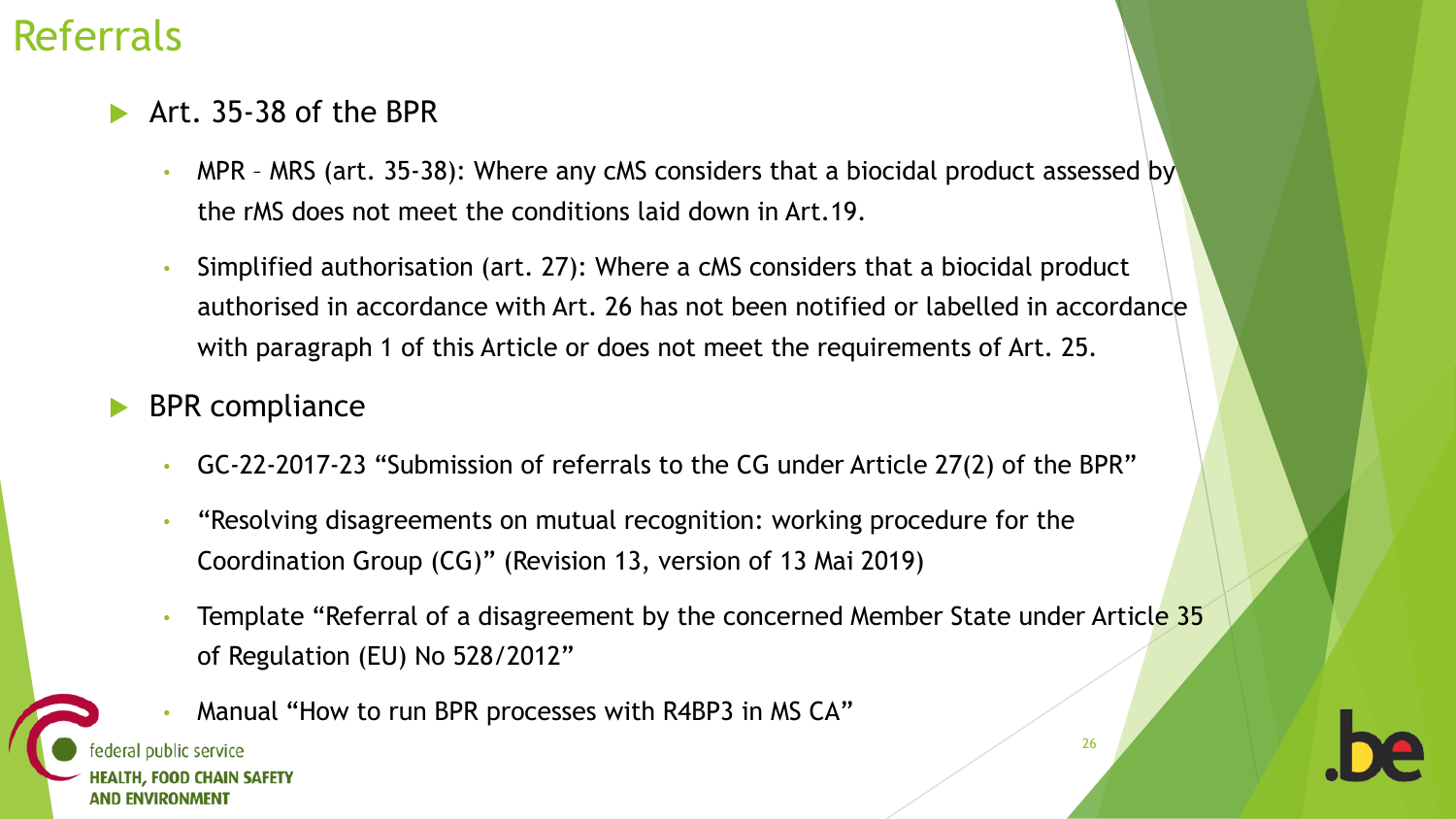|         |                | <b>BE</b><br>eCA | <b>Closed</b><br><b>Consensus</b> | <b>Under</b><br>discussion | <b>Art.36</b>    |
|---------|----------------|------------------|-----------------------------------|----------------------------|------------------|
| 2013    | $\overline{2}$ |                  | $\overline{2}$                    |                            | $\bf{0}$         |
| 2014    | 6              |                  | $\overline{4}$                    |                            | $\overline{2}$   |
| 2015    | 9              |                  | 8                                 |                            | 1                |
| 2016    | 16             |                  | 16                                |                            | $\boldsymbol{0}$ |
| 2017    | 52             | $\overline{2}$   | 47                                |                            | $\overline{4}$   |
| 2018    | 56             | $\overline{2}$   | 55                                |                            | 1                |
| 2019/10 | 28             | $\overline{3}$   | 23                                | 1                          | $\overline{3}$   |

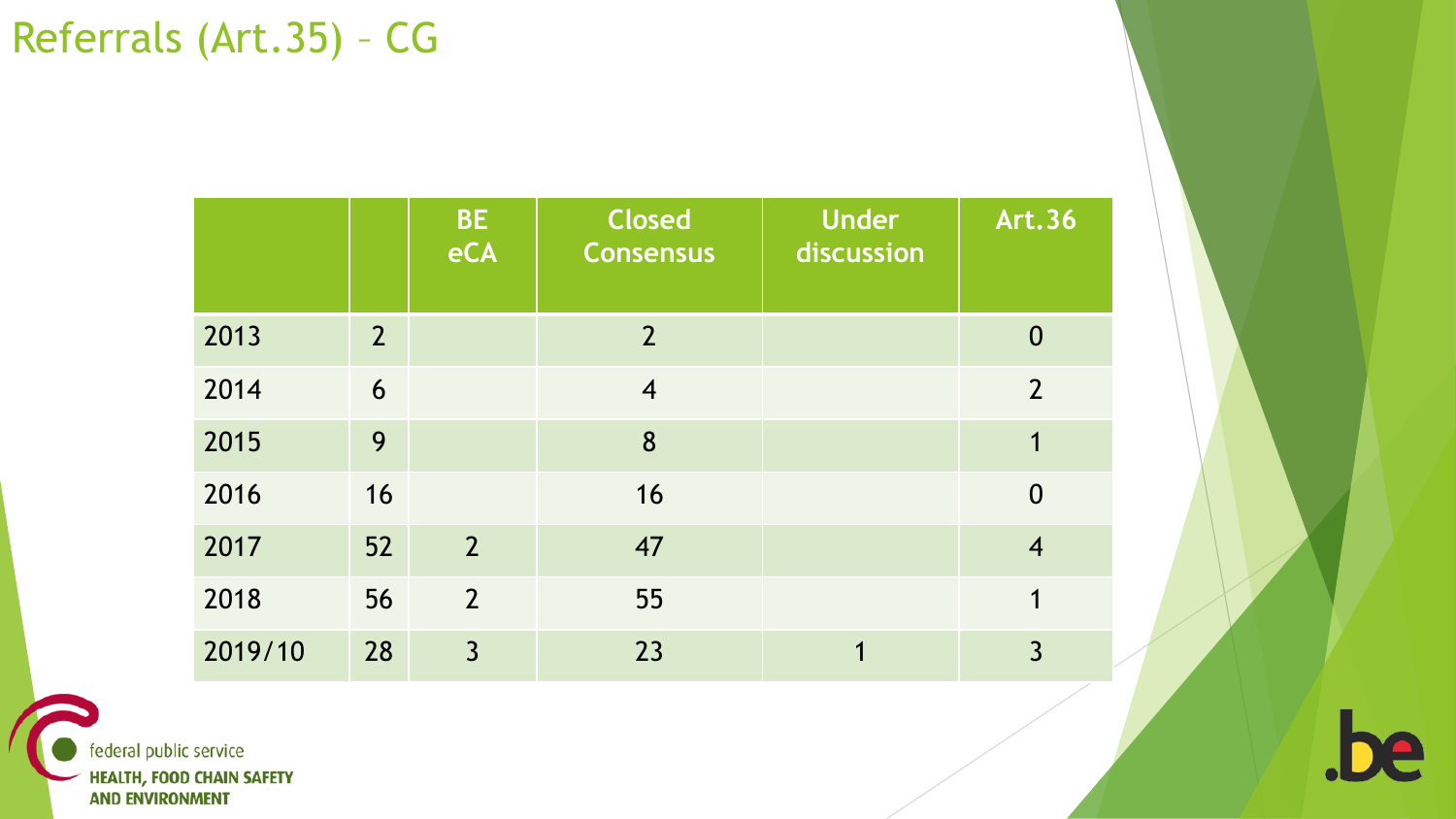- **Challenging regulation:** 
	- new procedures
	- new implementing regulations
	- IT tools
- $\blacktriangleright$  Effort to assist the applicant:
	- Helpdesk
	- Pre-submission meeting
	- Transparent communication with applicant during evaluation
	- Active participation in EU meetings  $\rightarrow$  knowledge transfer